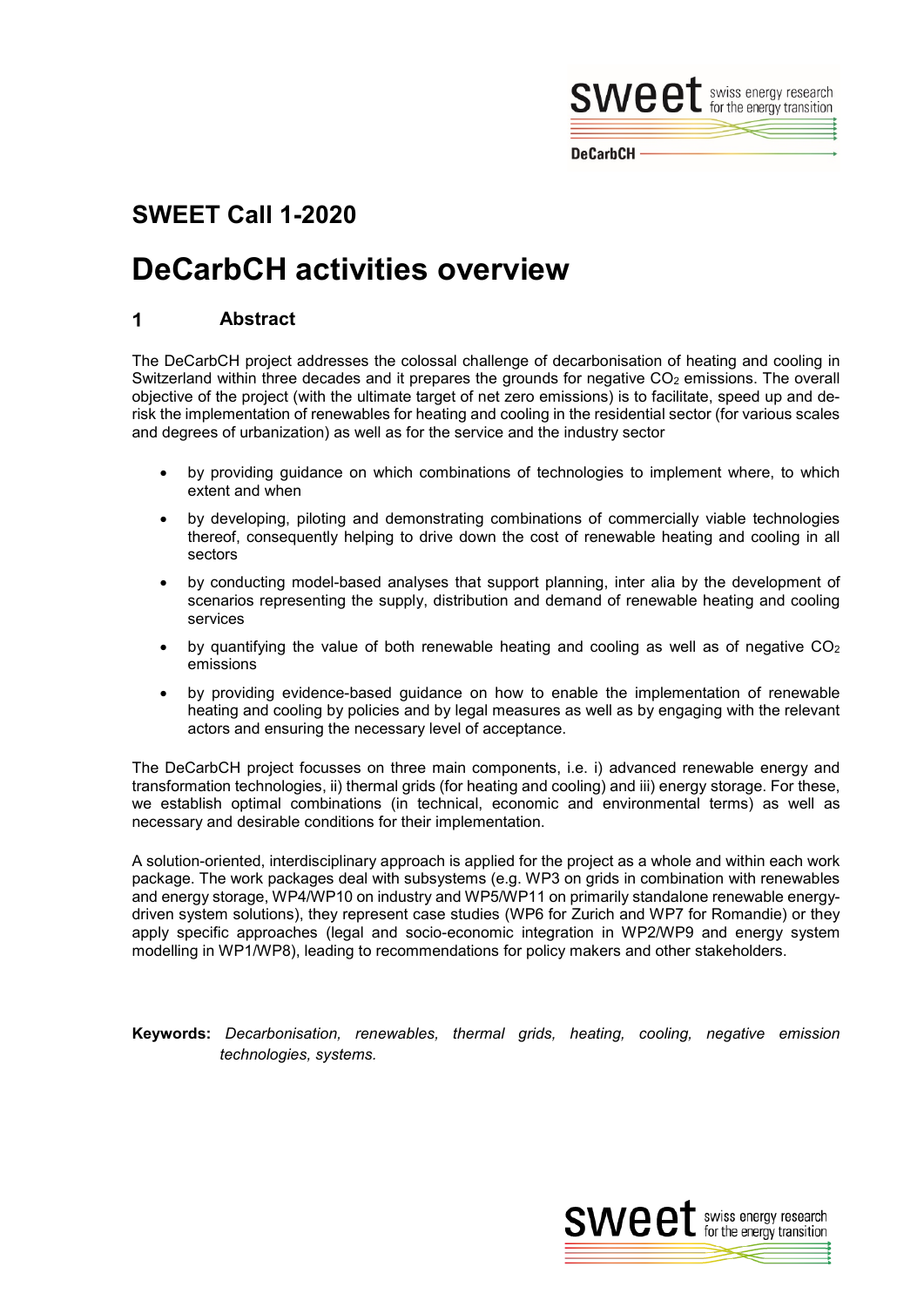#### $\mathbf{z}$ **Workpackages/projects**

#### **2.1 WP01: Thermal Energy System Modelling at the Mesoscale: developing spatially resolved decarbonization pathways for thermal energy (start: M1, duration: 48 months)**

WP01 will develop system-level modelling of thermal energy service provision to explore decarbonisation pathways with different technical, economic, and policy assumptions and constraints. It aims to quantify the value of both renewable heating and cooling as well as of negative  $CO<sub>2</sub>$  emissions. To achieve this, it will deliver a dataset on thermal energy resources and technologies as well as models with specific focus on higher spatial resolutions that are needed to model location-constrained technologies such as district heat networks. These will be linked with whole energy system models.

#### **2.2 WP02: Understanding legal and socio-economic integration of clean heat and cooling solutions (start: M1, duration: 48 months)**

In a first phase, the focus of the socio-economic analysis will lie on the network of actors that compose the energy system on a local level. A solid understanding of the needs and interests of the different actors and the relationships between them will form the basis for a context-sensitive evaluation of solutions for a future heating and cooling system. In addition, research will focus on the innovation system and identify what is required to accelerate the commercialization and integration of new and emerging technological solutions. In the last phase of the project (from 2025 on), the focus will be on elaborating a roadmap for coordination of policy, technological development and energy planning in order to accelerate the transition towards a net-zero heating and cooling system.

#### **2.3 WP03: Technologies, design, and operation of thermal grids for future energy planning (start: M1, duration: 48 months)**

Work package 3 develops technical solutions for future thermal grids and required ancillary services like thermal storages. It further develops a solid understanding of new thermal grid concepts, temperature reduction strategies and underlying control algorithms to form a base for future energy planning. For fast dissemination and multiplication, the solutions to those challenges will be simplified in a local energy planning tool and made available to energy consultants, planners, site managers and the public in cooperation with the educational activities of "Verband Fernwärme Schweiz" and university programs. The local energy planning tool will be applied in the case study of WP06. The technology solutions developed will be implemented in third-party funded P&D projects.

#### **2.4 WP04: Energy demand profiles of industry and the potential for renewables integration and negative emissions (start: M1, duration: 48 months)**

WP04 will adopt process integration methodology to characterize process energy demands, at company and sector level. Using these profiles, identification and assessment of integration opportunities for renewables, after implementation of economical energy efficiency measures, will be conducted. Additionally, quantification of opportunities for excess heat usage and substitution of fuels/heat with negative emission technologies to fulfil the residual heating demand will be assessed. Practical tools and methods will be developed for practitioners to ensure high implementation potential in the Swiss industry.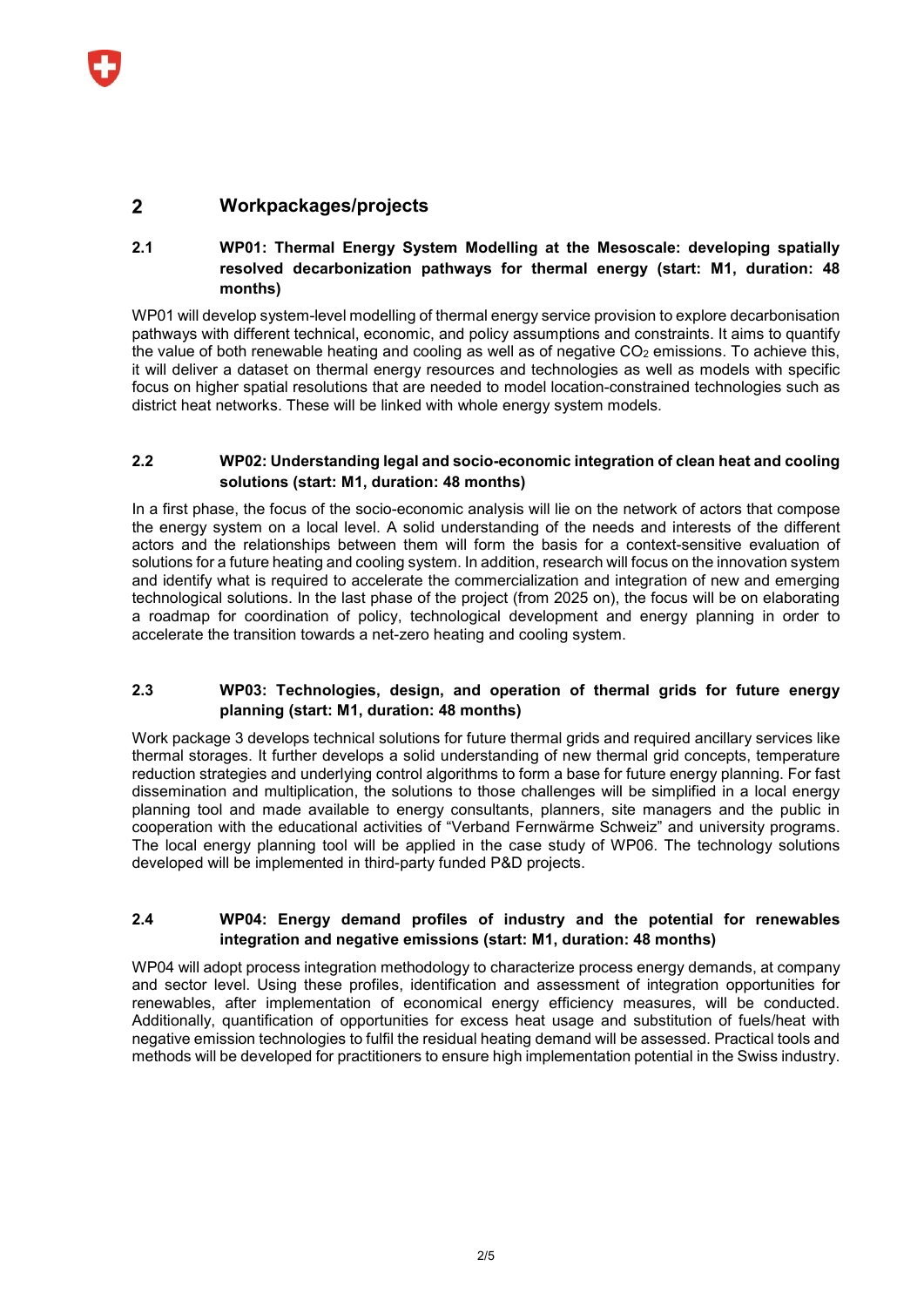#### **2.5 WP05: Combination of renewables, heat transformation and storage for medium and high temperature heating as well as cooling (start: M1, duration: 48 months)**

This work package will focus on the optimum combination of existing and forthcoming technologies to reach medium and high-temperatures as well as cooling at different power levels. These solutions for carbon free heating and cooling will consider the possible temporal (storage) and spatial (transport) mismatch between supply and demand of real world situations. The outcome will be technical solutions for a high level of renewable energy and efficiency measures with suggestions for an accelerated market introduction.

## **2.6 WP06: Case Study 1, City of Zurich (start: M6, duration: 72 months)**

The work package aims to apply, test validate and improve approaches, tools and results developed in other workpackages to concrete locations in Zurich. With the city of Zurich planning the real transformation of a district towards carbon neutrality, we will have a unique possibility of not only testing and monitoring our findings, but also exploring real situations in the complexity of a built city. Therefore, we will define topics like the speed of transformation, subsidy schemes for the implementation for thermal grids and the role of the industrial/commercial sector. This empirical work will offer insights into the barriers and success factors of strategies to support the transition. It will also allow to understand the opportunities of applying the strategies to other cities.

## **2.7 WP07: Case studies Romandie: strategies and potentials of temperature reduction on existing district heating networks (start: M7, duration: 41 months)**

While reduction of DH temperature is a priority for integration of renewable heat, it is constrained by the temperature level of the individual substations. This is of particular concern for existing buildings due to the high distribution temperatures and the challenges related to any measures implemented within inhabited spaces. Several techniques for temperature reduction at substation level have been proposed or are currently under investigation but their actual implementation in existing DH substations depends to a large extent on pre-existing conditions. Furthermore, the actual benefit of temperature reduction at the level of the DH network as well as interaction between temperature reduction strategies and other energy policy measures, need to be analysed in specific case studies. Within this WP, these issues will be tackled by means of case studies on existing DH systems, in urban and rural context, requiring close collaboration with our cooperation partners.

#### **2.8 WP08: Scenario and modelling, pathways, tool development, policy recommendations (start: M49, duration: 48 months)**

This work package carries forward the work in WP01 with several goals: i) to further drive implementation of findings related to policy making; ii) to increase the potential impact by developing end-user focused tools that can support decisions makers; iii) to continuously update the energy model to reflect ongoing technical and policy trends, and to provide feedback to policy makers in the form or updated pathways and policy recommendations; iv) to extend the pathway projection time horizons (2060+).

## **2.9 WP09: Legal and socio-economic integration of proposed solutions (start: M49, duration: 48 months)**

WP09 will analyze the proposed solutions by research partners and assess the legal and socio-economic consequences they may pose. The aim is to reduce legal and socio-economic barriers for a timely implementation of the proposed heating / cooling technology combinations. Therefore, WP09 will develop a roadmap with a time horizon of 2050, i.e. a detailed schedule of the actions necessary to achieve the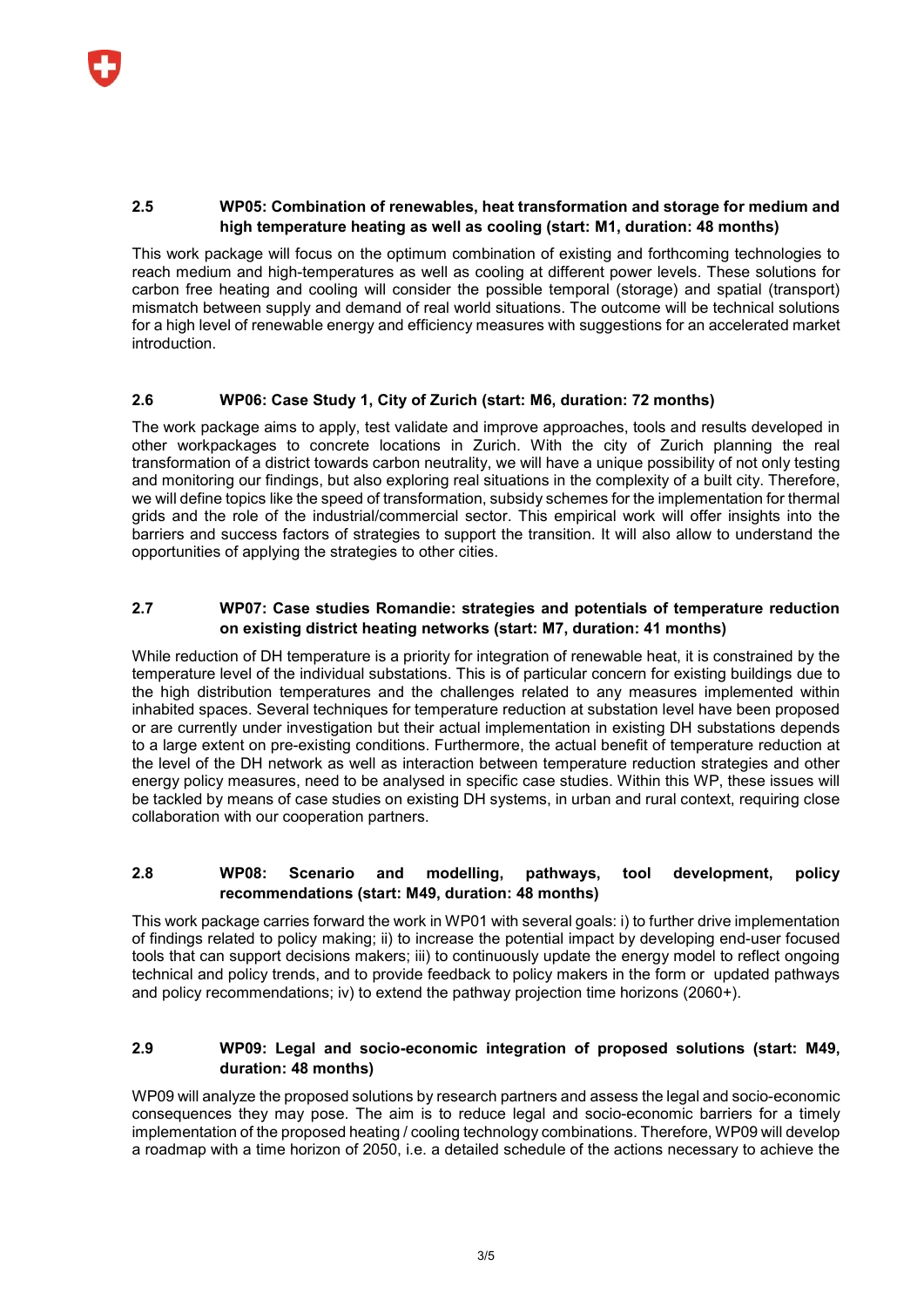

set net-zero emission targets for the heating and cooling sector, based on the latest technological developments and dedicated legal and socioeconomic research.

#### **2.10 WP10: A multi-criteria assessment suite to support decision making of renewables integration in industry (start: M49, duration: 48 months)**

WP10 will identify and develop key methods and tools to support well-reasoned decision making for the cost-effective integration of renewables in industry. The WP will develop a multi-criteria decision making tool to assist the transition towards renewable heating and cooling. The tool includes i) the technical, operational, and economic aspects of opportunities for renewables integration, ii) the key criteria in developing business models for the implementation of the integration opportunities of renewable heating and cooling, and iii) development of complex and customized solutions for the industrial company, site, or large-scale system.

#### **2.11 WP11: Lab scale thermal-grid indifferent testing of a prototype for heating and cooling (start: M49, duration: 48 months)**

The aim of this work package is to develop, test and evaluate system-level solutions for heating at medium and high temperatures (up to 160°C) as well as for cooling and long-term storage, consisting of a combination of different renewable energy sources and having low or even negative CO<sub>2</sub> emissions. The system will be thermal-grid-independent and can be operated as a stand-alone system and, if available, use grids as heat sources or sinks. The solution (combined energy system and storage developed in WP05) will be tested under realistic conditions (temperature, load profile demand etc.). The goal is to optimize a combined energy-system prototype with regard to technological and socio-economic aspects in order to demonstrate the resulting mature system solution in the subsequent P&D WP.

#### **2.12 WP12: Generation of negative CO<sub>2</sub> emissions (start: M1, duration: 48 months)**

Recent scenarios show that Switzerland needs negative emission technologies to reach the net-zero climate target. The proposed work package studies the various options (gasification, fermentation, combustion) in the context of concrete case studies with customers and technology suppliers. It has strong interactions with the scenario analysis in WP01 and the industrial heat supply in WP04 and WP10, and it lays the foundation for a subsequent P&D project WPPD5.

#### **2.13 WPPD1-5: Pilot & Demonstration projects**

Five P&D projects are planned for the second half of DeCarbCH. The indicative topics are listed below

| WPPD1             | Real Transformation of a specific area in Zurich                                                                                                        |
|-------------------|---------------------------------------------------------------------------------------------------------------------------------------------------------|
| WPPD <sub>2</sub> | Increase in utilization of waste heat from incineration plant / Reduction of carbon<br>emissions                                                        |
| WPPD3             | Enabling implementation of renewables for industrial heating and cooling<br>Demonstrating enabled renewable heating and cooling (solutions) in industry |
| WPPD4             | Renewable energy cube providing carbon-neutral heating and cooling for industry<br>and service sector                                                   |
| WPPD <sub>5</sub> | Demonstration of negative emission technology                                                                                                           |